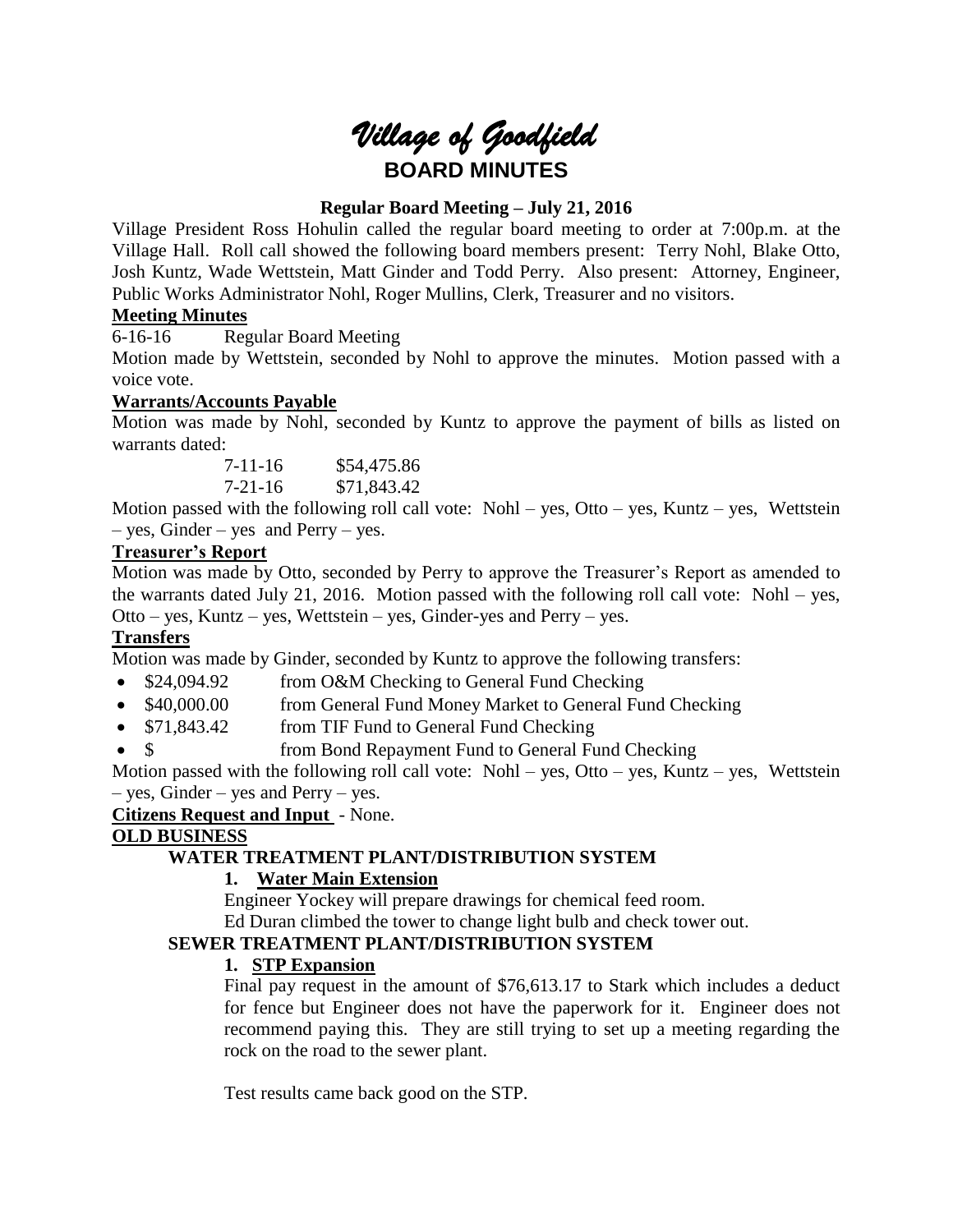# **2. Trunk Sewer Improvements – Clearing Brush - Easements**

Nothing discussed.

**Payment of outstanding invoices upon request of Village Engineer**

There were no outstanding invoices.

## **Goodfield Business Park**

Nothing discussed.

## **Possible Annexation**

Nothing discussed.

# **East Robinson Street – Right of Way**

Advertisement for Bids will be put in the paper. Bid date will be August 16, 2016 at 11:00a.m. at the Village Hall.

## **Skybeam (DTN) Agreement**

Nothing discussed.

# **Rte. 117 Sanitary Sewer Service**

We have received the IDOT and EPA permits. Advertisement for Bids will be put in the paper. Bid date will be August 16, 2016 at 10:00a.m. at the Village Hall. Motion was made by Ginder, seconded by Perry to approve bid dates for E. Robinson St & Rte. 117 Sanitary Sewer Service. Motion passed with a voice vote, approved by all.

## **2016 Street Repairs**

Nothing discussed.

# **The Lakes at Oak Valley Drainage Easements – discussion and possible action**

All Release of Easements have been filed with Tazewell County.

## **Storm Siren Replacement**

The siren should be replaced tomorrow.

## **Proposed Safety Improvement for Norfolk Southern Railroad @Harrison & Birkey**

AaronTolliver, with the ICC, said he could write an agreement saying the Village has 6 months after rail road work is done to finish the approach. Aaron said he would review Engineer's plans for approach. Aaron said he is going to contact IDOT.

## **Repair for West Well**

Transmitting equipment installed, VFD ordered. Will hopefully finish in a couple of weeks.

**Chemical Feed Room at Water Treatment Plant**

Engineer Yockey is working on the drawings.

## **NEW BUSINESS**

# **Appropriations Ordinance/ Budget**

The Village appropriated \$2,186,000 / Revenue by Source \$3,702,000.

Motion was made by Perry, seconded by Otto to approve the Appropriation **Ordinance #16-04.** Motion passed with the following roll call vote: Nohl – yes, Otto – yes, Kuntz – yes, Wettstein – yes, Ginder – yes and Perry – yes.

# **Approval of Audit Report**

Tabled.

## **Woodford County Animal Control**

This contract will automatically renew unless objected to by either party in writing at least 60 days prior to the end of the Current term.